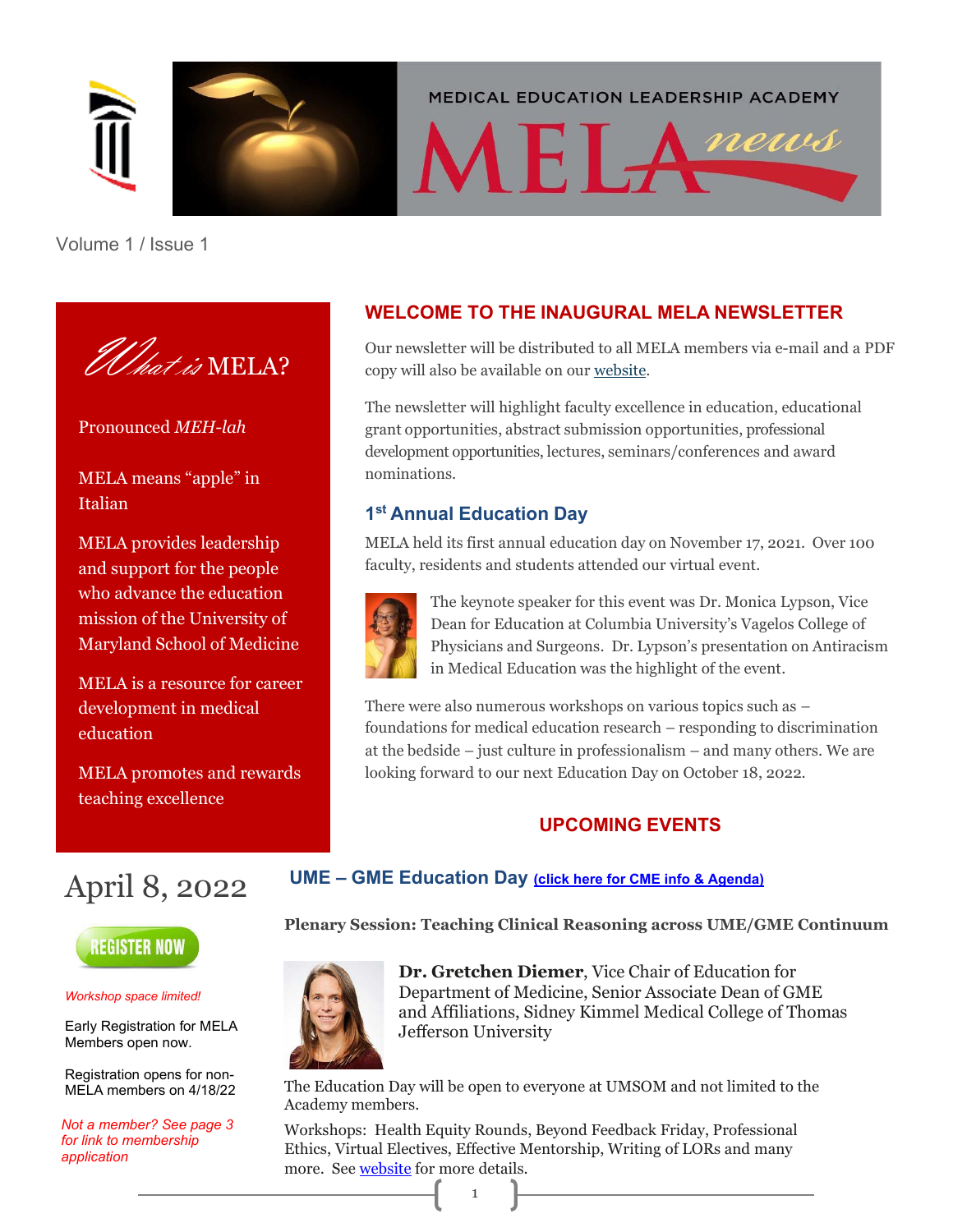

**Mark your calendars for the** *2nd Annual MELA Education Day*

### **October 18, 2022**

#### **MEET THE EXECUTIVE BOARD**

[James Kaper, Ph.D., Chair MELA Executive Board](https://www.medschool.umaryland.edu/profiles/Kaper-James/) [Donna Parker, M.D., FACP, President, Pass & Susel](https://www.medschool.umaryland.edu/profiles/Parker-Donna/)  Academy [of Educational Excellence](https://www.medschool.umaryland.edu/profiles/Parker-Donna/) [Olga Ioffe, M.D., President Elect, Pass & Susel](https://www.medschool.umaryland.edu/profiles/Ioffe-Olga/) Academy of Educational Excellence [Eric Strauch, M.D., Chair, MELA Financial Committee](https://www.medschool.umaryland.edu/profiles/Strauch-Eric/) [Devang Patel, M.D., Chair, MELA Membership Committee](https://www.medschool.umaryland.edu/profiles/Patel-Devang/) [Joseph Martinez, M.D., Chair, MELA Programming](https://www.medschool.umaryland.edu/profiles/Martinez-Joseph/)  **[Committee](https://www.medschool.umaryland.edu/profiles/Martinez-Joseph/)** 

[Silke Niederhaus, M.D., Assoc. Dean for Faculty Affairs &](https://www.medschool.umaryland.edu/profiles/Niederhaus-Silke/)  [Prof. Develop.](https://www.medschool.umaryland.edu/profiles/Niederhaus-Silke/) [Mary Njoku, M.D., DIO for Graduated Medical Education](https://www.medschool.umaryland.edu/profiles/Njoku-Mary/) [Stephanie Kahntroff, M.D., Member-At-Large](https://www.medschool.umaryland.edu/profiles/Kahntroff-Stephanie/) Ryan Scilla, M.D., Member-At-Large [Rebecca Carter, M.D., Member-At-Large](https://www.medschool.umaryland.edu/profiles/Carter-Rebecca/) [Neeraja Murali, D.O., Member-At-Large](https://em.umaryland.edu/profiles/faculty/2036/)

## **Opportunities**

*The SOM has the opportunity to nominate one faculty member for the Herbert W. Nickens Faculty Fellowship.*

#### *Deadline: April 1, 2022*

*The Herbert W. Nickens Faculty Fellowship recognizes an outstanding junior faculty member who has held the assistant professor position no more than three years. The candidate must have demonstrated leadership in the United States in addressing inequities in medical education and health care; demonstrated efforts in addressing educational, societal, and health care needs of racial and ethnic minorities; and is committed to a career in academic medicine.*

*If you meet the criteria and would like to be considered for nomination, please send a paragraph about your work in this area along with some thoughts on the project you would fund to Dr. Donna Parker at [dparker@som.umaryland.edu o](mailto:dparker@som.umaryland.edu)r to MELA at [MELA@som.umaryland.edu](mailto:MELA@som.umaryland.edu)*

2